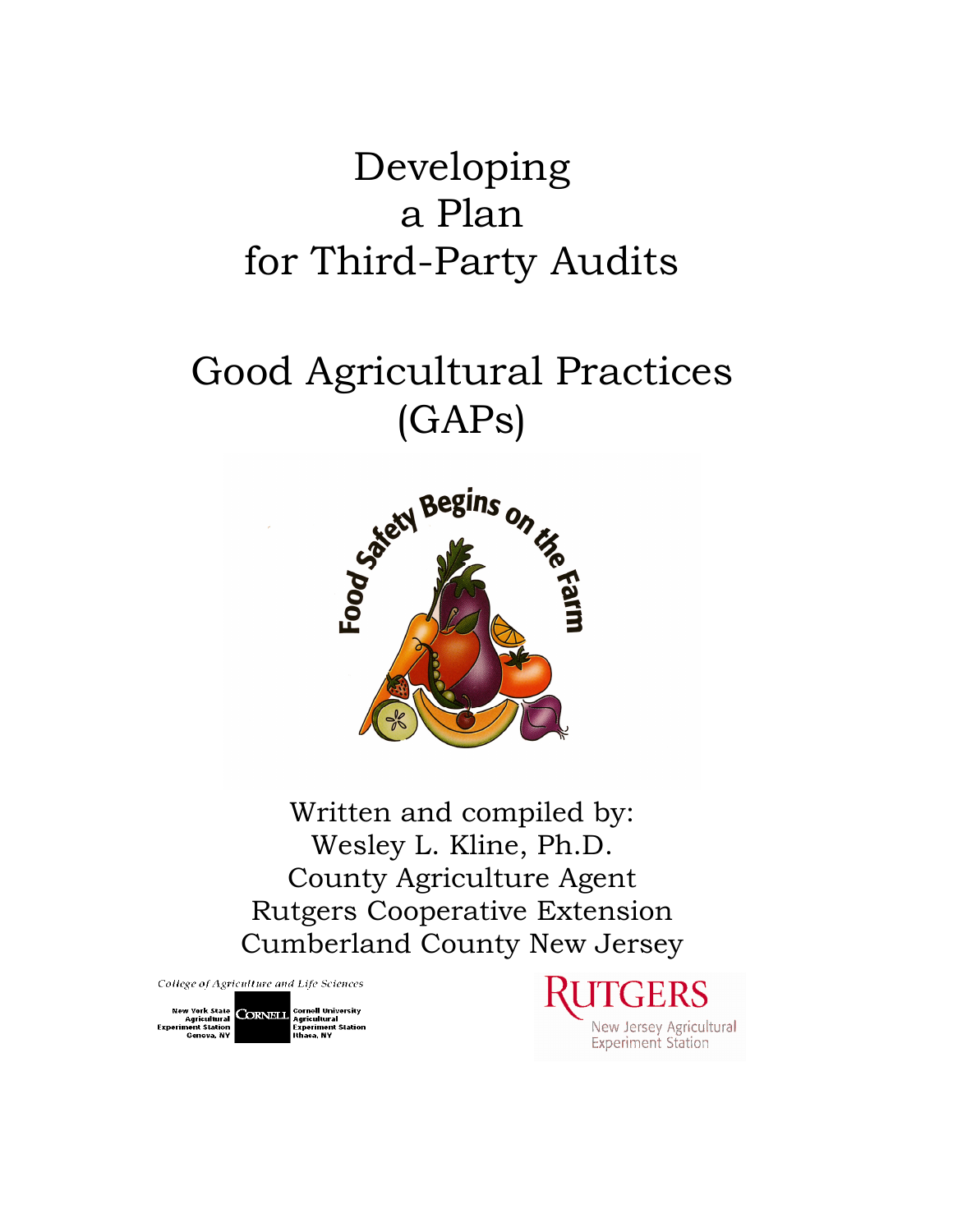### **Introduction**

This Training Manual is intended to help New Jersey farms and produce operations conform to Good Agricultural and Good Handling Practices (GAP/GHP) and prepare for a successful GAP/GHP audit. Good Agricultural and Handling Practices are common sense. Many practices are already occurring on farms and in produce operations. The next step is to document what is already occurring. The objective of this Training Manual is to help operations review their practices and help them identify areas where improvement may be needed. The guidance offered in this Training Manual will help you craft a plan that addresses all parts of the audit. It is not a guarantee of a passing score; however, it will aid in helping you ultimately achieve that goal.

Because the GAP/GHP audit is important, this Training Manual is arranged according to the specific sections of the audit on which your farm or operation may be assessed. They include "General Questions" as well as these four specific areas:

- 1) Farm Review
- 2) Field Harvest and Field Packing Activities
- 3) House Packing Facility
- 4) Storage and Transportation

The farm or production operation can be certified in any one or all four audit areas noted above; however, the general questions section must be completed before other areas are audited.

During a GAP/GHP audit, you will be asked to explain and demonstrate how your farm or production company complies with each of these areas. Documentation will be required in some instances, as indicated by the letter "D" in the same section of the audit questions. A document may be a combination of standard operating procedures (SOP) that explains the company policy and the log that shows the actions taken. An "R" requires a log showing the action and a "P" requires a policy/standard operating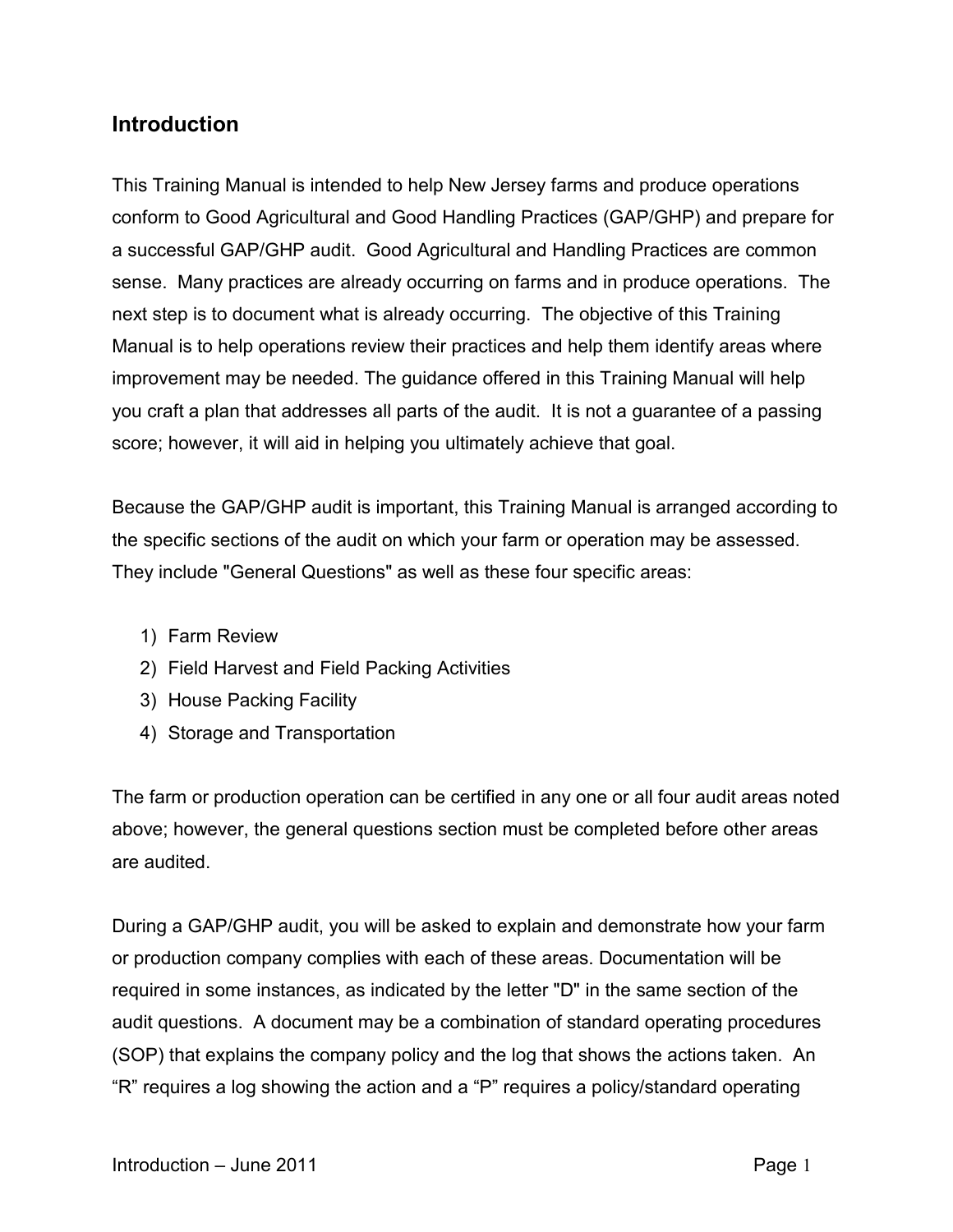procedure must be documented in the plan. Examples of the required documents are included in each section and on the enclosed CD which can be modified to fit individual operations.

Any question in the audit where N/A is shaded out must be answered either yes or no. Any shaded box in the "NO" column must be answered "YES". If the question can not be answered "YES", the audit will be reported as an "automatic unsatisfactory" and the audit will be stopped.

Two areas which must be completed before requesting an audit are:

- a) Developing a Grower Food Safety Plan to explain your food safety program the plan should contain everything that is included in the farm's food safety program, but do not include anything which can not be accomplished.
- b) Designating a lead person in your organization one individual in the organization must be designated by name to implement and oversee the food safety program.

During an audit, the following conditions will result in an automatic "unsatisfactory" assessment and the audit will be stopped:

- a) "An immediate food safety risk is present where produce is grown, processed, packed or held under conditions that promote or cause the produce to become contaminated." Examples of this would be the use of non-potable water in the product washing process or a leaky sewer pipe in the production or storage area.
- b) "The presence or evidence of rodents, or an excessive amount of insects or other pests in the production area during packing, processing or storage." This can be evidence on the floors, outside buildings or other places in the production or storage areas when the pest may come in contact with the produce.
- c) "Observation of employee practices (personal or hygienic) that jeopardize or may jeopardize the safety of the produce." Examples include putting used toilet tissue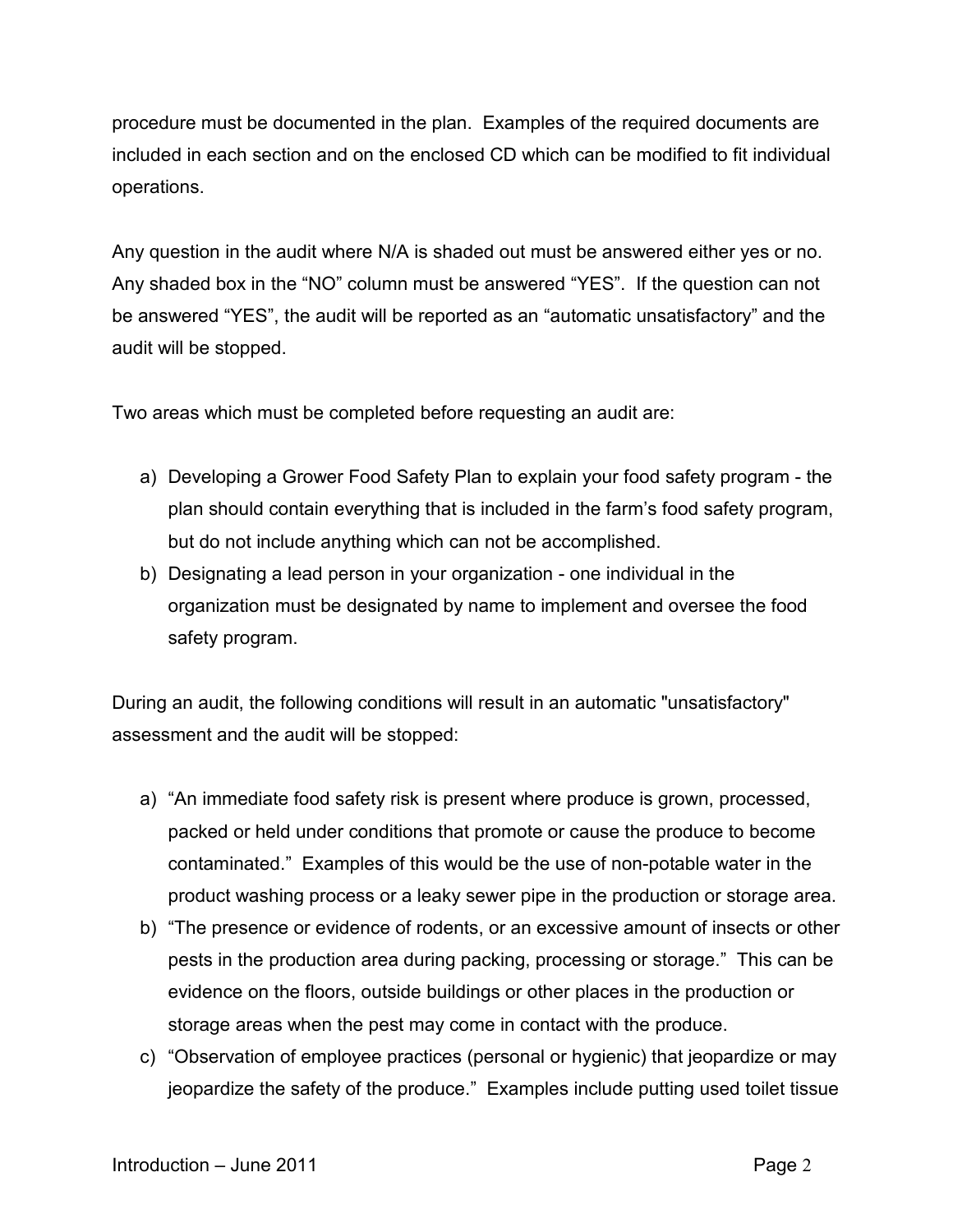on the floor or in a container in the lavatory; observing that employees do not wash their hands after toilet use; eating on the grading line, etc.

- d) "Falsification of records"
- e) "A documented (written) food safety program is not in place"
- f) "The operation has not designated someone to implement and oversee the food safety program."

## **Getting Started**

A documented food safety program that incorporates what the farm does to implement the program is the first step to complete before considering an audit. This Grower Food Safety Plan tells the auditors what you have been doing, outlines procedures and has examples of all forms used to verify GAPs. Things to include are:

**First**, develop a Mission or Vision Statement. Write it down and place it at the beginning of your plan. This statement should address briefly and generally your company's commitment to food safety, food quality, food sanitation and worker hygiene. Note: Statements in bold are examples of wording that may be used in the grower's food safety plan.

**Example: Management and employees of Fruit and Vegetable Incorporated are committed to producing and marketing a safe product through good agricultural and handling practices that focus on principles of food safety and quality.**

**Second**, create a Table of Contents that corresponds to the specific sections of the audit. These sections are noted on page 1 of this Training Manual under "Introduction."

**Third**, for each section (Part) in the Table of Contents for which you will be audited, explain in writing as clearly as possible how your farm complies with that section. Make sure standard operating procedures are used and examples of the corresponding document forms are included in each section.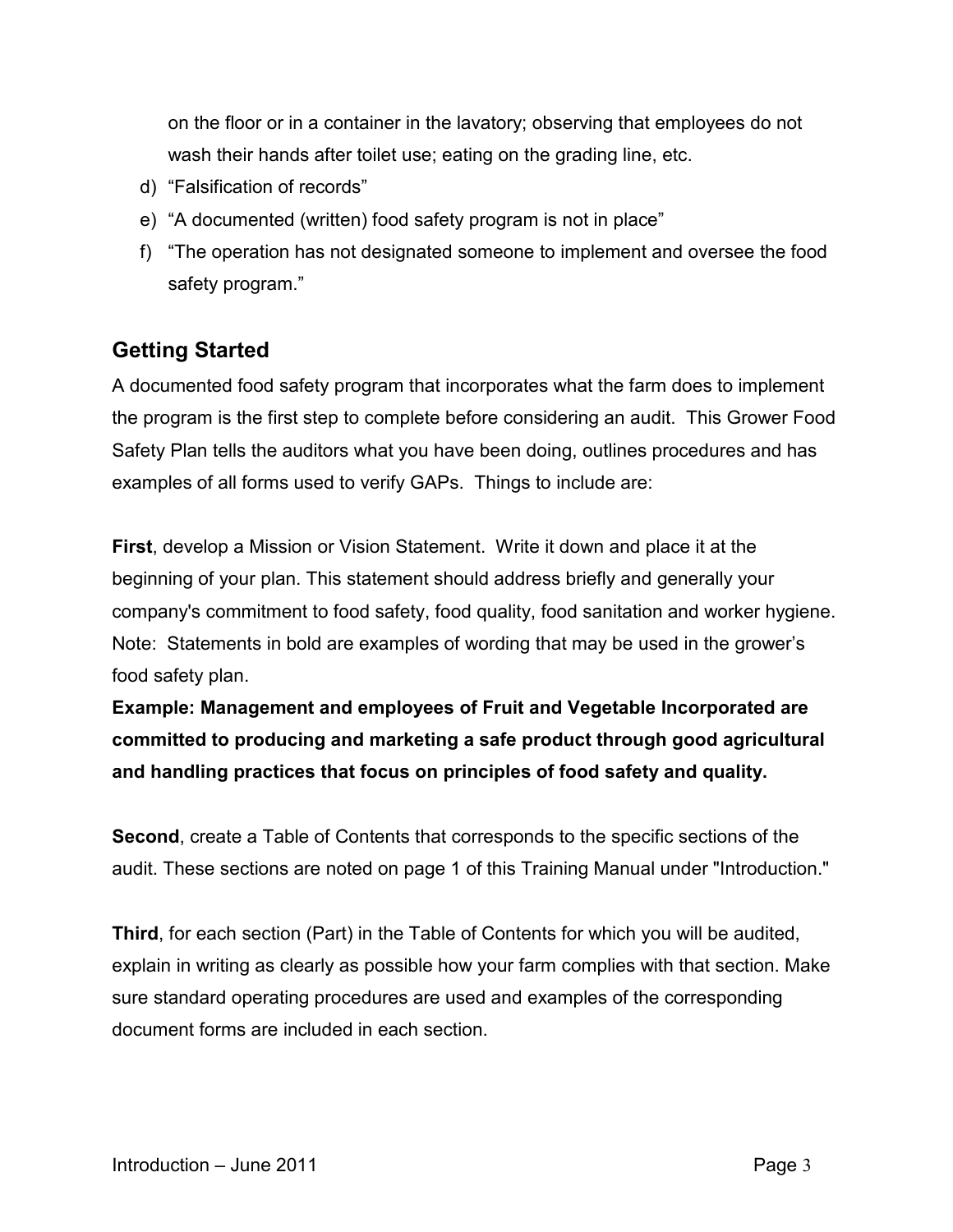## **General Questions**

#### **Implementation of a Food Safety Program**

This section consists of a review of the food safety program and the Grower Food Safety Plan that has been designed for your operation. **Management must indicate who has been designated to implement and oversee the program and also who is named as the backup in case this person is not available.** The company may be asked for the Grower Food Safety Plan to review before the day of the audit. This will speed up the process and reduce time for everyone on the day the actual audit is held.

#### **Traceability**

Traceback is the ability to track food items, including fresh produce, back to their original source. This cannot prevent an initial food borne outbreak, but it may help speed up the process to pinpoint the source. The faster the source is located the faster the rest of the produce industry can get back to normal. Hopefully, this will help ensure that the public will have greater confidence in the produce industry.

A written procedure must be included in the Grower Food Safety Plan on how the farm will track individual containers one step forward and one step back. Maintain as many detailed records as possible including the harvesting dates, specific field and product location within the field or orchard, number of packages within a lot, packing and shipping date and harvesting crew. Each container must contain some type of identification to maintain its integrity throughout the harvesting and marketing process. The label on the box generally is sufficient to trace the product to the farm or packing house, but each wholesale box must have a harvest/packing date stamp or code with the date incorporated on the box. Placing a label on the wrapped pallet will not meet this standard. If packing in more than one shed or packing under someone else's label, additional identification is needed to trace the product back to the packinghouse. A hand-labeling gun can be used to code each box where a series of numbers can identify the container. For example – 1 655616 9: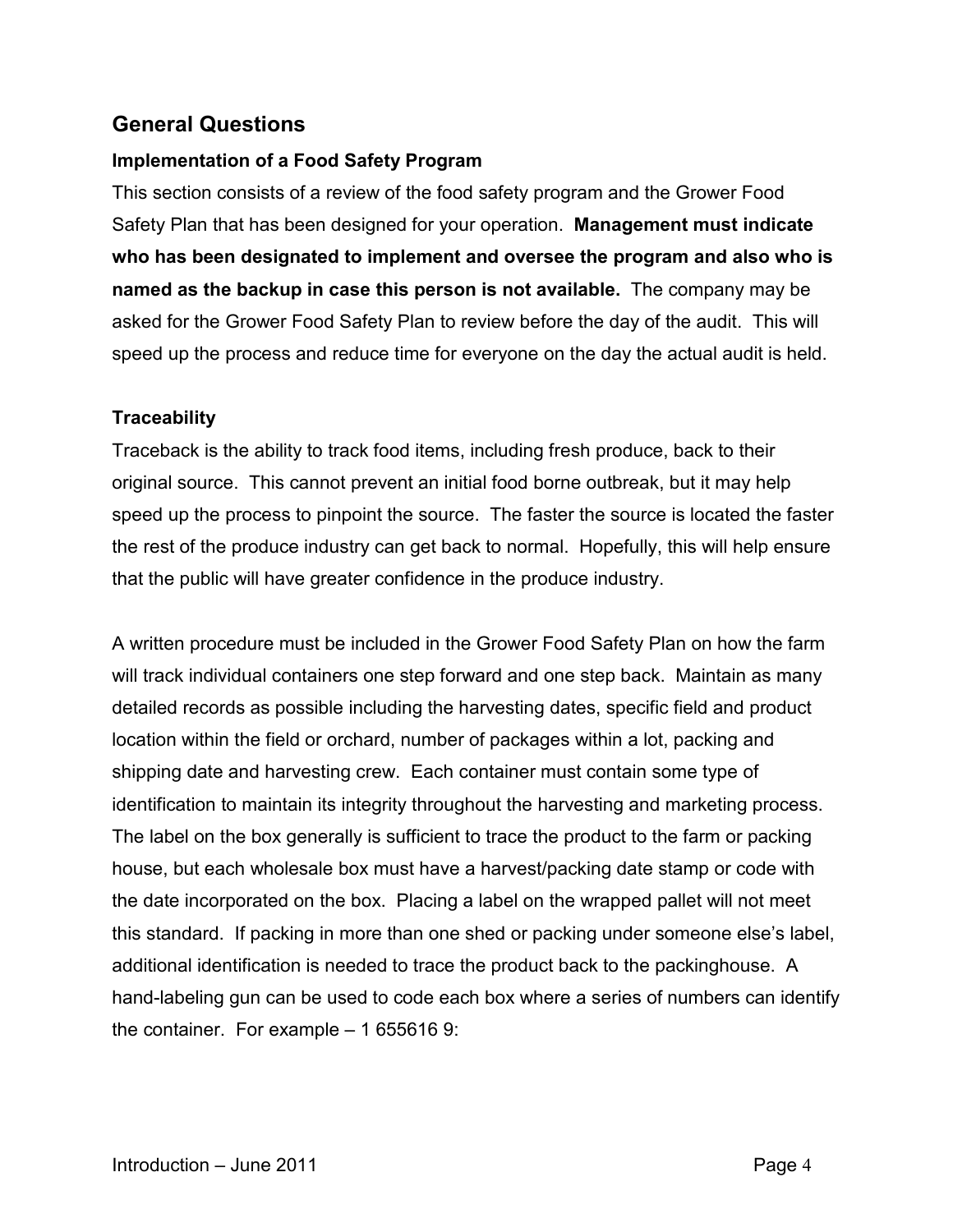167 = (date harvested) this could be the first day a grower picked or the Julian calendar date such as 165 for June 14 or use the calendar date 614. This reserves the first 3 digits numbers for dates.

 $5 = (grower)$ 

6 = (field picked or picker)

 $169 = (packing date)$ 

The other numbers can be used for more information or be zeros. At the end of each packing day record the beginning and ending numbers in a book or computer. The code for these numbers needs to be recorded once and filed. The code is to assist the grower if there is a question about a shipment.

Recall procedures must be included in the Grower Food Safety Plan. Mock recalls should be scheduled at least every six months to ensure the system works properly. The farm must document the customers contacted, the amount of product remaining from the original shipment and the disposition of product which could not effectively be recalled. This may include sales to customers or reshipment to other customers who could be contacted if necessary. Auditors will review the traceback procedures and reports from the mock recall. **Note: this does not mean you take control of the product. The auditors want to see if you have the ability to take control if a recall is requested!**

#### **Worker Health & Hygiene**

This section requires management to describe how workers are trained and instructed to practice proper hygiene.

**Example: Potable water is available to all employees in the packing shed and through portable water stations located in the harvest fields.** The company must document that the water was tested at least once a year and indicate it is potable or what corrective measures were taken to make it potable (See *Water source testing log*). **Note: statements in parenthesis and in italics refer to a log, sign or additional information at the end of each section. If municipal water is provided a copy of the test can be obtained from the municipality.**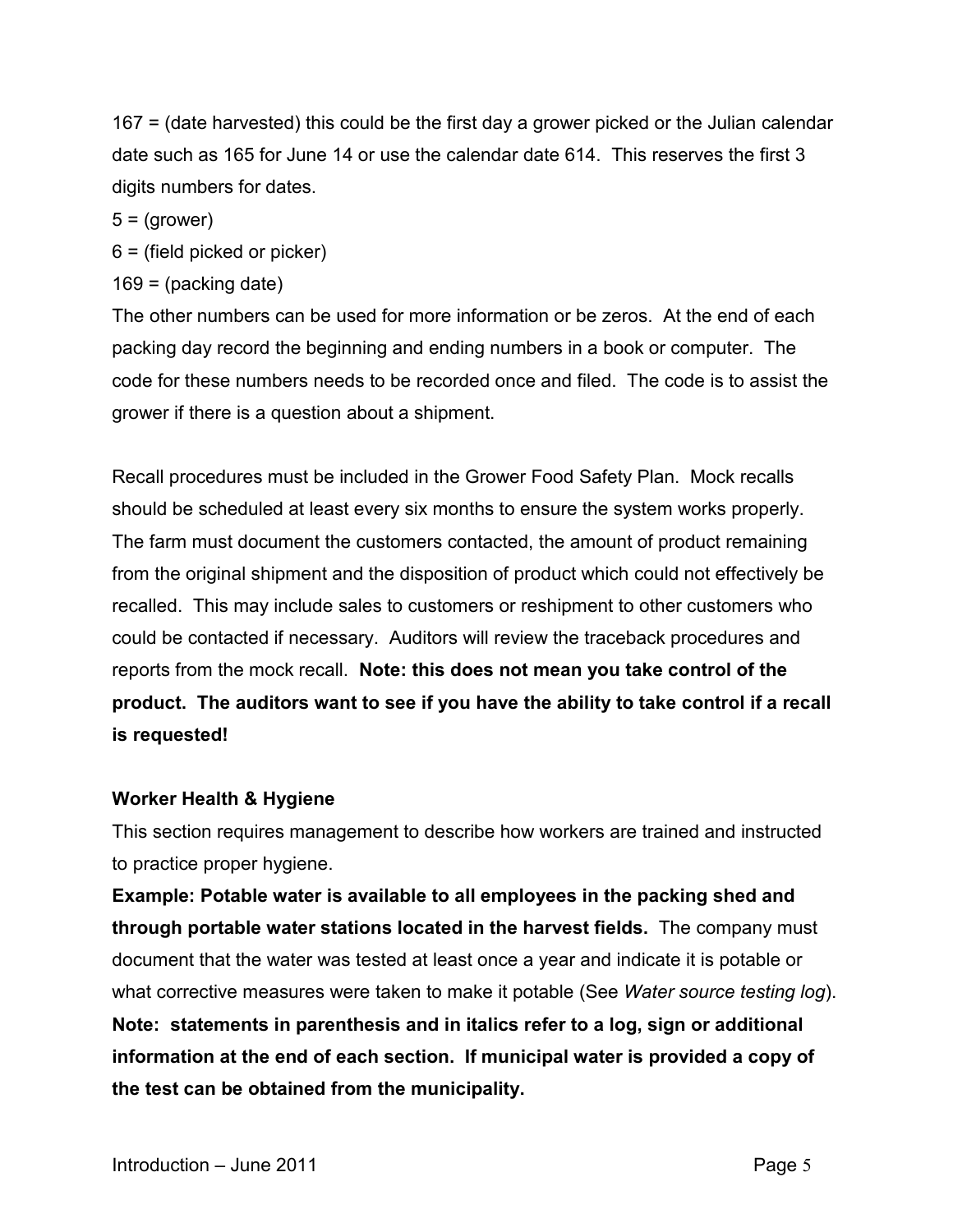Signs should be posted at wash stations to inform employees that they must wash their hands before going to work, after breaks, or anytime they leave their work station and return (See *Please wash your hands often!).* The location of the hand washing station must be visible to the employer or supervisor. Just having a sink in the rest room is not acceptable. Signs should be posted to inform visitors that they are required to follow good hygiene/sanitation practices (See *Visitor sign in sheet* and *Health & safety notice*). If the auditor observes an employee not washing their hands before beginning work or returning to work, the audit will be an "automatic unsatisfactory" and the audit will be stopped.

All employees must receive documented training on proper sanitation and hygiene practices (See *Employee food safety education and training log*). This can be through formal presentations, videos, one-on-one instruction or demonstrations. Periodic refresher or additional sessions may be needed as new employees are hired. The training should include, at minimum, methods of hand washing, method of scrubbing fingernails and proper use of toilet facilities.

The portable toilets/restrooms should be cleaned on a regular basis and properly stocked with toilet paper, single use paper towels, potable water for handwashing and soap. The use of hand sanitizers is not a substitute for soap. They do not do as good a job as soap in agricultural situations. Also, hands must be washed prior to putting gloves on hands. A supervisor should keep a record of when the facility was cleaned and by whom. If a commercial service is used to maintain the toilet facilities make sure they record visits and do proper maintenance! In some instances, the grower will need to designate an employee to service the facilities between the commercial operators' visits. (See *Use Toilets Properly, Please put used toilet paper in the toilet* and *Restroom and toilet facility maintenance log*).

Smoking and eating areas must be separate from production or packing areas. In the field, eating and smoking should be confined to roadways or edges of the field. In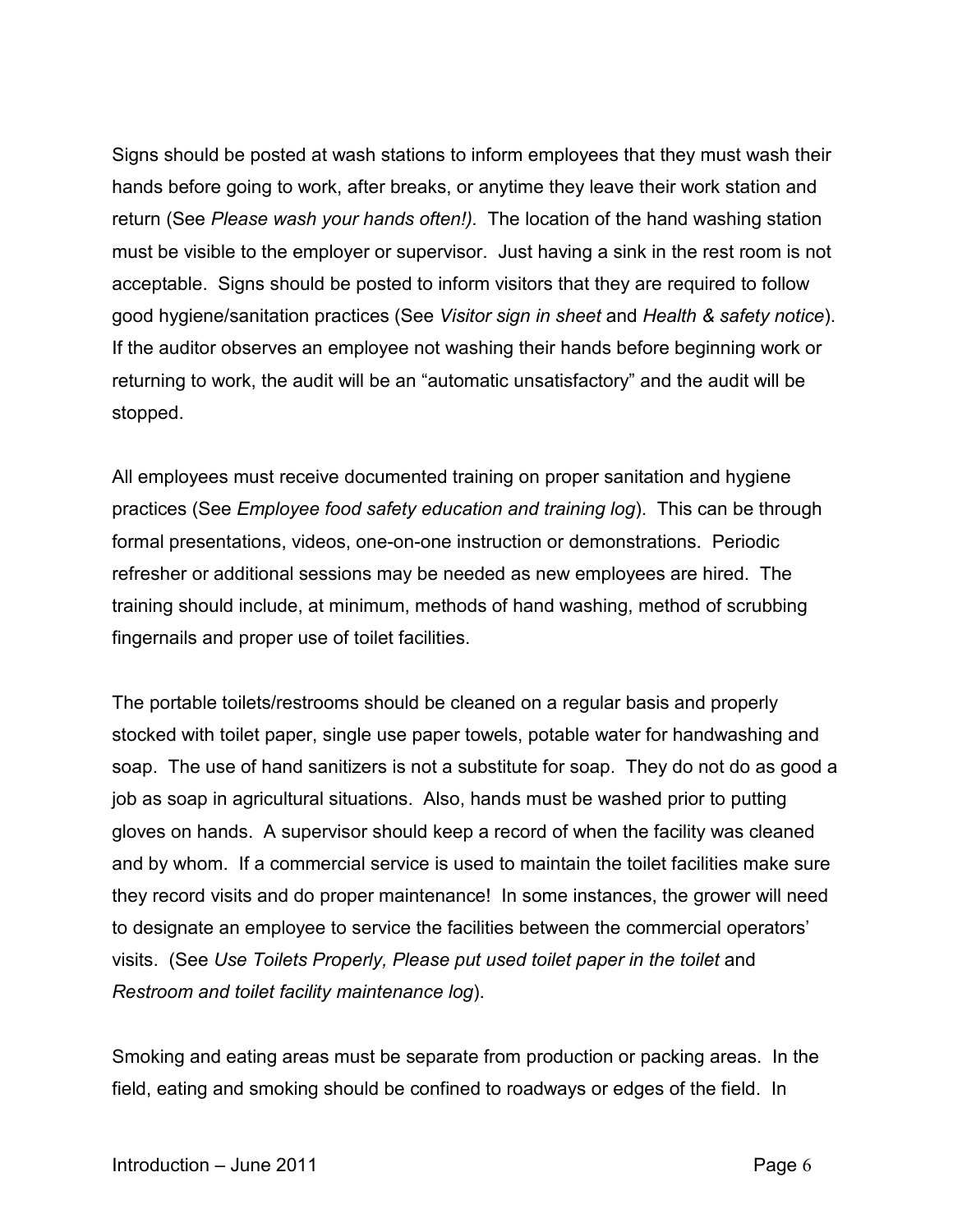packing house, it should be in designated areas away from the receiving/loading or packing lines. The area should be separated by painted lines or partitions. Signage in packing and storage areas designating either no smoking or smoking areas is encouraged.

Workers with diarrhea disease or symptoms of other infectious diseases should not work with fresh produce. They should be given the opportunity to work in other areas if physically capable. Growers should encourage employees to report any illness at the beginning of the work day. A policy must be included in the Grower Food Safety Plan on procedures if someone is sick.

#### **Examples from Good Manufacturing Practices for food processing**

**establishments under 21 CFR, 110.10 state "(a) Disease control. Any person who, by medical examination or supervisory observation, is shown to have, or appears to have, an illness, open lesion, including boils, sores, or infected wounds, or any other abnormal source of microbial contamination by which there is a reasonable possibility of food, food-contact surfaces, or food-packaging materials becoming contaminated, shall be excluded from any operations which may be expected to result in such contamination until the condition is corrected. Personnel shall be instructed to report such health conditions to their supervisors."**

Following are some symptoms. (*See the quick reference guide for additional pathogen and symptoms)*.

| Pathogens Often Transmitted by Food Contaminated by Infected Employees |                                                  |
|------------------------------------------------------------------------|--------------------------------------------------|
| Pathogen                                                               | Symptoms                                         |
| Hepatitis A virus                                                      | Fever, jaundice, vomiting                        |
| Salmonella species                                                     | Nausea, vomiting, diarrhea, fever                |
| Shigella species                                                       | Diarrhea, fever, cramps                          |
| E. coli 0157: H7                                                       | Severe abdominal pain, watery diarrhea, vomiting |
| Staphylococcus aureus                                                  | Diarrhea, nausea, vomiting                       |
| Streptococcus pyogenes                                                 | Fever, Sore throat with fever                    |